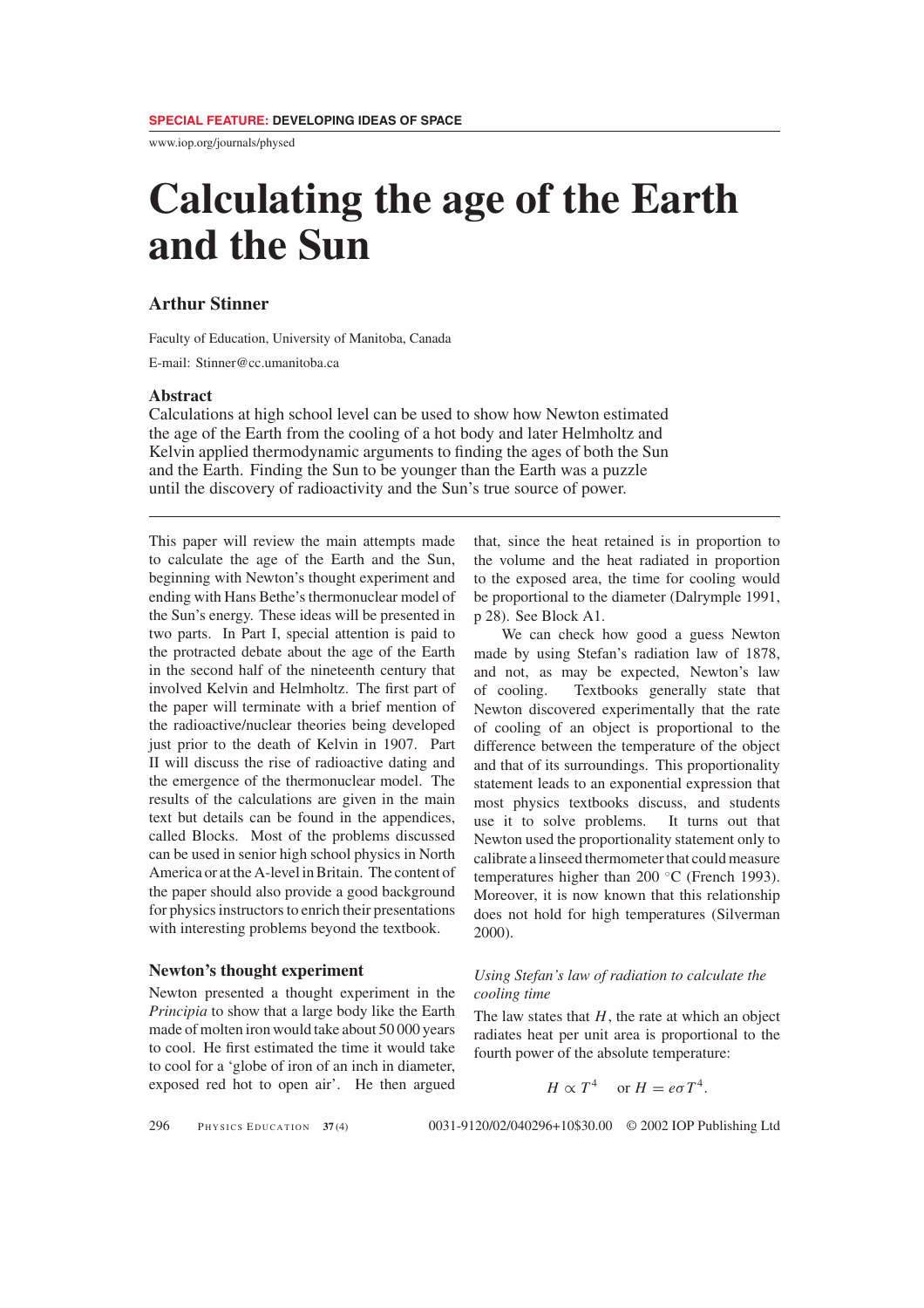$\sigma$  is a universal constant and found experimentally to be  $5.7 \times 10^{-8}$  W m<sup>-2</sup> K<sup>-4</sup>, and *e* is a constant between 0 and 1, depending on the metal considered.

The cooling time from an initial temperature  $T_i$  to a final temperature  $T_f$  is given approximately by

$$
t = (1/T_{\rm f}^3 - 1/T_{\rm i}^3)mc/3\sigma A
$$

where  $T_i$  is the temperature at time *t*,  $T_f$  the ambient temperature (both expressed in kelvins), *m* is the mass, *c* the specific heat capacity and *A* the area of the object (see Block A2).

Applying this formula to the small iron sphere, we find that the cooling time is about 47 minutes. For the time of cooling of a globe of the size of the Earth that is made entirely of iron, we obtain about 45 000 years (see Block A2).

This is in very good agreement with Newton's conclusion. Of course, the cooling time for such a large object would be very much longer, because it would take considerable time for the heat to be conducted to the surface as the body cools. To solve the problem of temperature distribution for such a case would require the application of a Fourier analysis, later accomplished by Kelvin.

# **Count de Buffon tests Newton's thought experiment**

Buffon was one of the most productive scientists of the eighteenth century. He was interested in determining the age of the Earth, and being a wealthy man he asked his foundry to make him ten iron spheres, in increments of  $\frac{1}{2}$  inch up to 5 inches. He concluded that if the Earth had been made of molten iron, it would require 42 964 years to cool below incandescence and 96 670 years to cool to the present temperature.

Today, we smile at such efforts. However, one must remember that in the mid-eighteenth century alchemy was still in vogue and there was not even an elementary theory of heat established. Buffon believed and demonstrated that nature was rational and could be understood through physical processes. He was also the first to apply experimental techniques to the problem of the age of the Earth. A century passed, however, until Helmholtz and Kelvin, equipped with more sophisticated physics and experimental procedures, tackled the problem again.

## **Helmholtz and the age of the Sun**

Hermann von Helmholtz was the most famous German natural philosopher and cosmologist of his generation. He was one of the original contributors to the General Principle of the Conservation of Energy. Already in 1854 he argued that the Sun's energy must be supplied by gravitational contraction because no known chemical reaction could produce sufficient energy. His calculations showed that the Sun could supply the energy we measure without us being aware of the contraction. According to his model the Sun could be about 20 million years old.

#### *The Sun as a furnace burning coal*

Helmholtz first calculated that if the Sun's energy were due to a chemical source, the life expectancy would be about 5000 years. This is easy to show and can be discussed in a science class at the upper middle school level (see Block B1).

#### *The Sun as a gravitationally collapsing body*

Helmholtz immediately rejected this model and argued that gravitational collapse of the original cloud of material to the present size of the Sun was the source of the Sun's size and its continued production of energy. He assumed that material fell into a proto-mass from infinity and the Sun grew by accretion and heated up to the present temperature.

In his famous 'Popular Lectures' of 1857 he discussed this model and gave the value for the gravitational potential energy of the Sun as shown in Block B2. He found that the approximate gravitational potential energy then is  $2.3 \times 10^{41}$  J. Since he knew the energy output of the Sun, Helmholtz was able to estimate the age of the Sun and found it to be about 21 million years (see Block B3).

#### *The temperature of the Sun*

Helmholtz estimated the temperature of the Sun by assuming that the specific heat capacity of the Sun was equal to that of water and that the mechanical equivalent of heat (just recently published by Joule) was about 4.2 joules per calorie, as shown in Block B4. The temperature Helmholtz found was 28 611 000 ◦C. It is interesting to note that the estimated temperature of the centre of the Sun is about  $10^8$  K.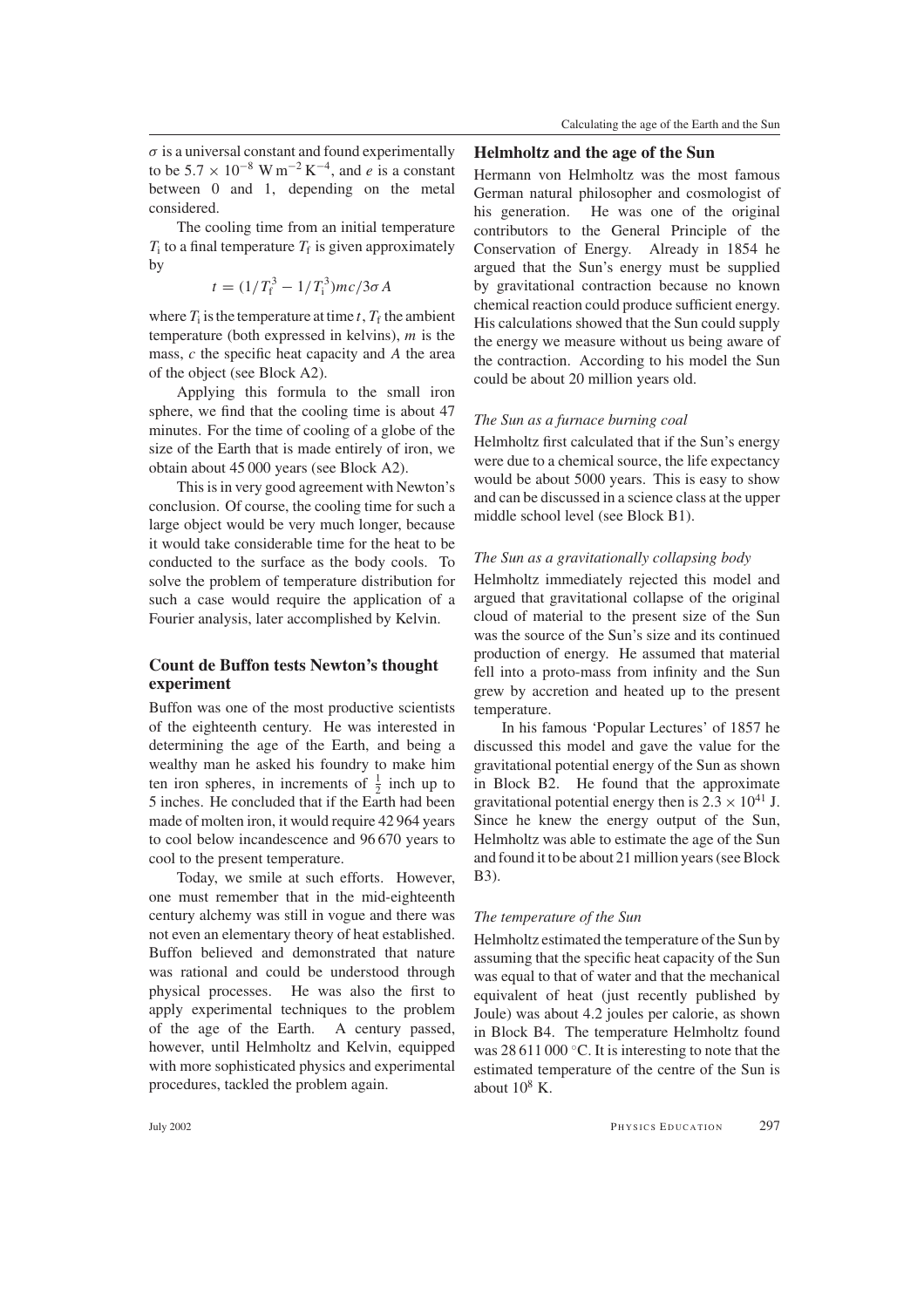## A Stinner

#### *The pressure at the centre of the Sun*

Helmholtz also calculated the pressure at the centre of the Sun and obtained a value of about  $1.3 \times 10^{14}$  N m<sup>-2</sup>. To show this, only a very simple calculation is needed—see Block B5. The modern value for the pressure at the centre of the Sun is about  $10^{15}$  N m<sup>-2</sup>, an order of magnitude different. Of course, Helmholtz did not realize that at that pressure and temperature thermonuclear fusion would be initiated.

## *The rate of shrinkage of the Sun*

Finally, Helmholtz estimated the shrinkage of the Sun necessary to produce sufficient energy to account for the estimated output of  $3.6 \times 10^{26}$ joules per second. He came to the conclusion that about 80 m of shrinkage per year is necessary. The results of the calculations made by Helmholtz can be studied in Block B6.

# **Kelvin and the age of the Sun**

Kelvin first established the age of the Sun, before calculating the age of the Earth. Like Helmholtz he quickly dismissed the chemical energy theory, because it allowed for less than 10 000 years. He then investigated the physics of his meteoric hypothesis. In this hypothesis he assumed that the energy of the Sun is replenished by a constant rate of meteoric bombardment.

He calculated the kinetic energy of impact of a mass of 1 pound of matter falling into the Sun at the escape velocity of the Sun. Using SI units, a quick calculation shows that a 1 kg mass hitting the Sun at the escape velocity of  $624 \text{ km s}^{-1}$  would have a kinetic energy of  $\frac{1}{2} \times 1 \times (6.24 \times 10^5)^2$  J, or  $1.94 \times 10^{11}$  J.

A simple calculation then showed that about 1*/*5000 of the Sun's mass over a period of 6000 years would suffice to account for the energy given off by the Sun. It must be remembered that this would represent about 70 times the mass of the Earth! We can quickly check this.

The Sun's energy output was found to be about  $3.6 \times 10^{26}$  J s<sup>-1</sup>. Therefore in 6000 years time the Sun will have liberated 6000  $\times$  3.15  $\times$  10<sup>7</sup>  $\times$  $3.6 \times 10^{26}$  or  $6.8 \times 10^{37}$  J. Dividing this by the kinetic energy of a 1 kg mass falling in we get  $6.8 \times 10^{37} / 1.94 \times 10^{11}$  or  $3.5 \times 10^{26}$  kg. This is  $3.5 \times 10^{26} / 2 \times 10^{30}$ , or 1/5000 of the mass of the Sun. However, by about 1861, Kelvin rejected this theory also, because

- 1. There was no spectroscopic evidence found that anything faster than about 1*/*20 of the escape velocity of the Sun is found in the vicinity of the Sun.
- 2. The effect of the additional mass of the Sun on the period of rotation of the Earth would have been detected.

Kelvin calculated this effect and found that it would be about 1*/*8 of a year in a 2000 year period. His calculations are quite sophisticated but we can check his value with a relatively simple approach, using Kepler's third law and Newtonian mechanics. Kelvin then argued that such a discrepancy would have been found and therefore he finally accepted Helmholtz's theory of gravitational contraction as the only viable one (see Block C1).

Kelvin's commitment to the gravitational model of Helmholtz emerged only gradually, starting with his early recognition of the soundness of Helmholtz's ideas after reading his lecture of 1857 to the time he developed his model for the cooling of the Earth in 1862. At the beginning he thought that his meteoric theory and Helmholtz's gravitational collapse theory would complement each other, but by 1862 he grudgingly deferred to Helmholtz. Kelvin did calculate the age of the Sun, using both a linear and an exponentially decreasing density. He found that for the first case the age of the Sun was 20 million years and for the second about 60 million years. So he was able to push the age of the Sun to three times the value based on Helmholtz's simple model. Kelvin's models predicted that a gravitational shrinkage rate was very close to that calculated by Helmholtz. It is interesting to note that he estimated that about 80% of the mass of the Sun was contained inside a sphere of half the radius.

#### **Kelvin calculates the age of the Earth**

Having established that the Sun is at least 20 million years old, and probably as old as 60 million years, Kelvin set out to determine the age of the Earth. His seminal paper 'On the Secular Cooling of the Earth' was published in 1862 and produced an instant sensation in both scientific and public domains. Kelvin made the following assumptions, as recorded in his paper:

1. Most of the Earth's heat was originally generated by gravitational energy.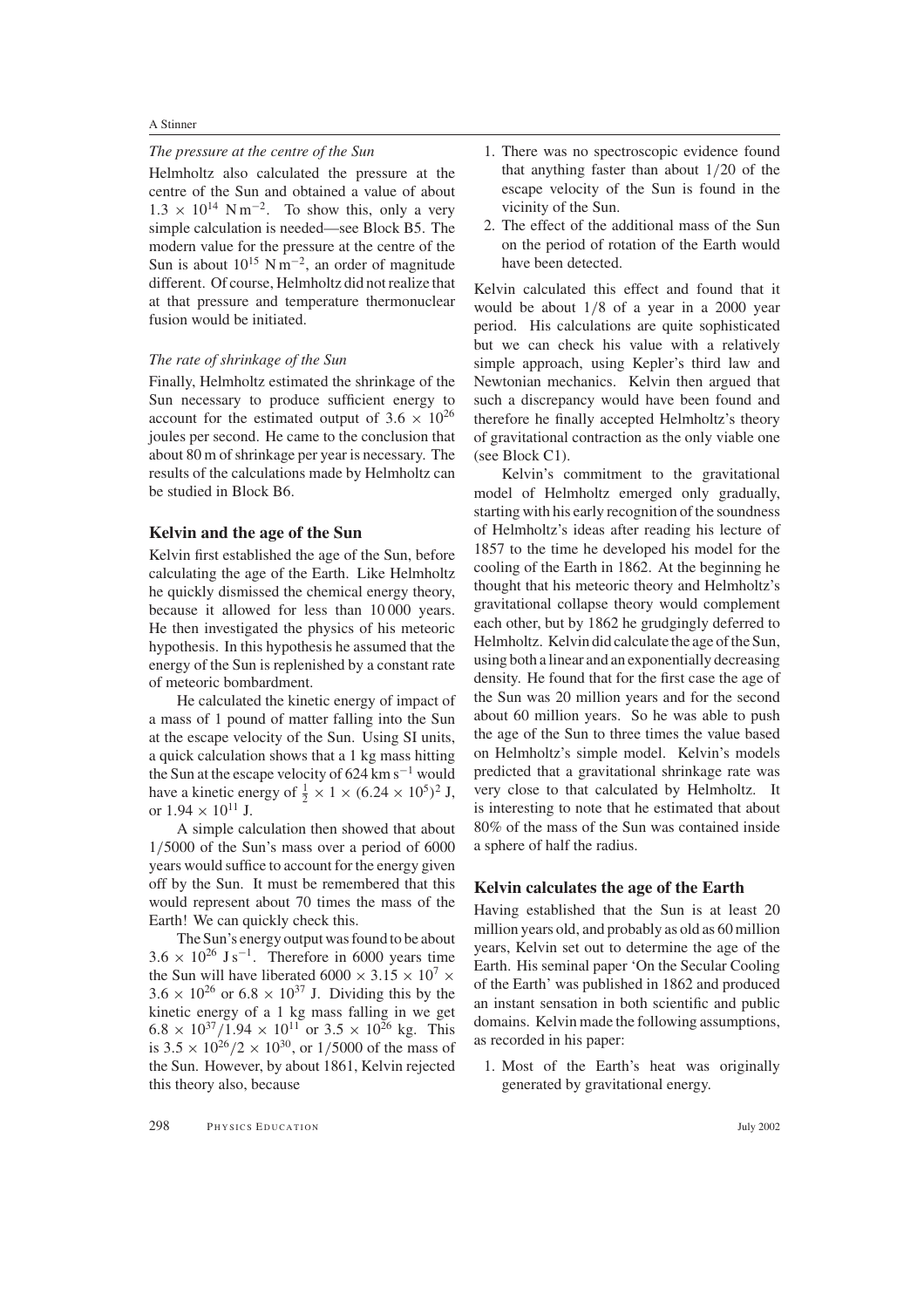- 2. The Earth cooled from a temperature of about  $3700$   $\degree$ C to the present temperature of about 0 ◦C very quickly, probably in about 40 000– 50 000 years.
- 3. The average temperature of the Earth's surface has not changed significantly since then.
- 4. The interior of the Earth is solid and therefore only conduction is significant.
- 5. In all parts of the Earth a gradually increasing temperature has been found in going deeper. This finding implies a continual loss of heat by conduction.
- 6. Since the upper crust does not become hotter from year to year, there must be a secular loss of heat from the whole Earth.

The physical constants that he needed were:

- 1. The temperature gradient of the surface of the Earth.
- 2. The specific heat capacity of the Earth's crust.
- 3. The thermal conduction coefficient for the crust.

Kelvin estimated an average for the temperature gradient to be (in modern units) 1*/*28 ◦C per metre of depth and decided that the thermal conduction coefficient of the Earth's crust was about  $0.8 \text{ W m}^{-1} \text{ K}^{-1}$  (see table 1). Most of these data were based on the specific heat capacities of three Edinburgh rocks and the temperature measurements were made in mines in Scotland. Kelvin admitted that one was ignorant about the effects of high temperatures altering the conductivities and specific heat capacities of rocks, as well as their latent heat of fusion. He stated that:

We must, therefore, allow very wide limits in such an estimate as I have attempted to make, but I say that we may with much probability say that the consolidation cannot have taken place less than  $20000000$  years ago, ... nor more than 400 000 000 years...

(Kelvin 1890, p 300)

Kelvin assumed that the temperature after solidification was 3700 ◦C at the centre and about  $0^{\circ}$ C at the surface. These temperatures, he argued, remained constant over millions of years and were located on the two sides of an arbitrary infinite plane in an infinite solid. Such a distribution provides the initial conditions for the discontinuity between the two planes. In his own words, he then:

applied one of Fourier's elementary solutions to the problem of finding at any time the rate of variation of temperature from point to point, and the actual temperature at any point, in a solid extending to infinity in all directions, on the supposition that at an initial epoch the temperature has had two different constant values on the two sides of a certain infinite plane

(Kelvin 1890, p 301)

(See Block C for details about Kelvin's calculations.)

Based on the specifications given Kelvin derived two equations:

$$
v(x,t) = \frac{2V}{\pi^{1/2}} \int_0^{x/2\sqrt{kt}} dz e^{-z^2}
$$
 (1)

and

$$
\frac{\mathrm{d}v}{\mathrm{d}x} = \frac{V}{(\pi kt)^{1/2}} e^{-x^2/4kt}.
$$
 (2)

The complete solution to equation (1) is

$$
v(x, t) = V \operatorname{erf}[x/2(kt)^{1/2}] \tag{3}
$$

where erf(x) =  $(2/\pi^{1/2})(x - x^3/3 + x^5/10 +$  $x^7/42$ ...). Here 'erf' is the error function and in calculations is best obtained from tables (see Block C).

Equation (1) allowed Kelvin to determine the temperature as a function of depth and time and equation (2) gave him the value of the temperature gradient as a function of depth and time (see Blocks C3 and C4).

Using equation (2), Kelvin showed that if

- (a) the time is 1000 million years or less, then the temperature gradient is essentially zero below about 600 miles.
- (b) the time is about 100 million years, we have the present gradient profile of  $1 \degree$ C per 28 m, remaining constant to a depth of about 30 km.

*Therefore, he concluded that the Earth is probably about 100 million years old.* He showed that this gradient value should stay pretty well constant to a depth of about 30 km. At 160 km the temperature is constant at about  $3700 °C$  (see figure 3).

In his paper he drew the following conclusions (converted to SI units):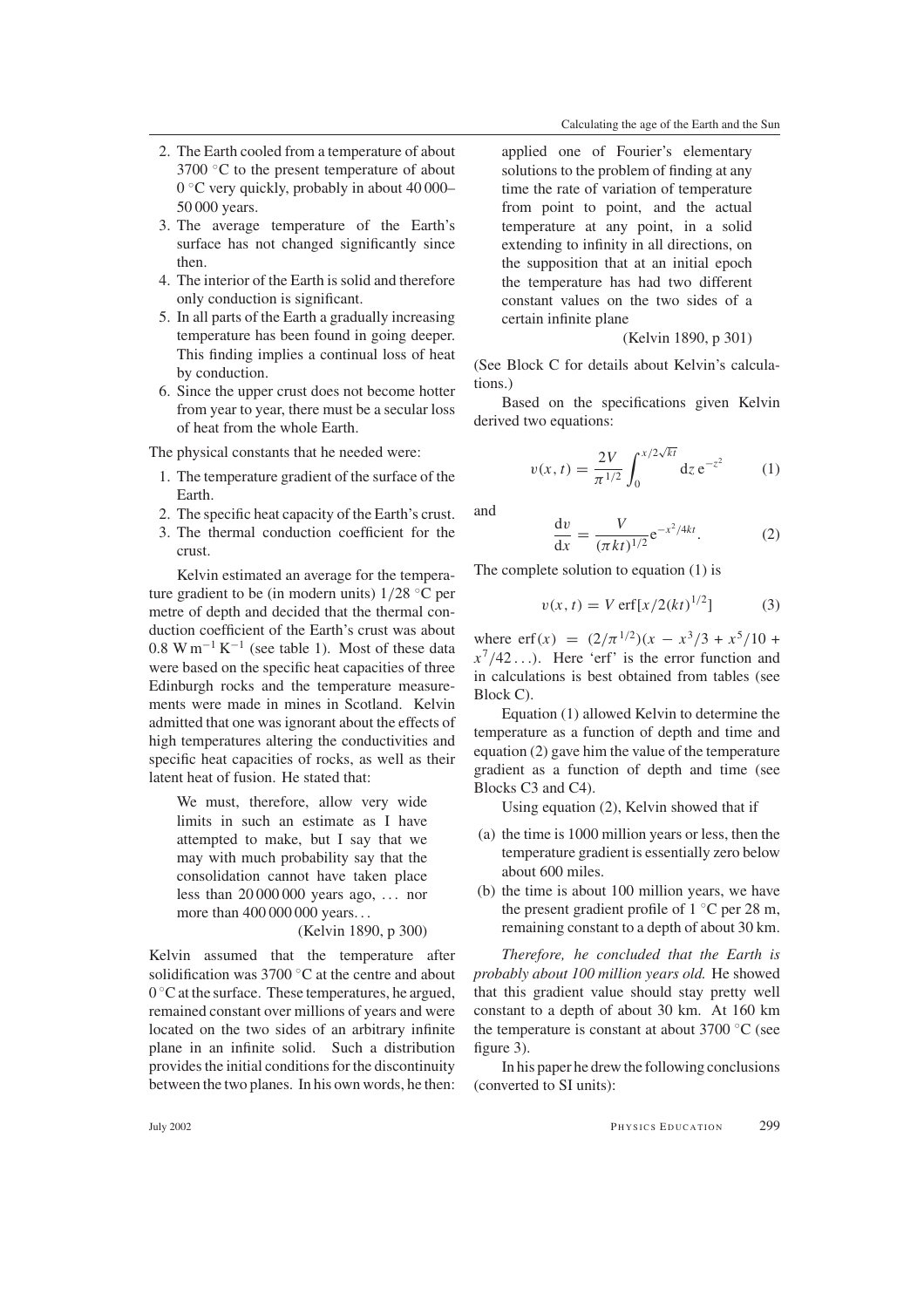**Table 1.** Physical measurements.

|                                                     | Kelvin                                | Today                  |
|-----------------------------------------------------|---------------------------------------|------------------------|
| Temperature gradient of the Earth's crust           | $36^{\circ}$ C km <sup>-1</sup>       | 30 °C km <sup>-1</sup> |
| Heat flow through the Earth's crust                 | $0.8 W m^{-2}$                        | $1 W m^{-2}$           |
| Thermal conduction coefficient of the Earth's crust | $0.8 \text{ W m}^{-1} \text{ K}^{-1}$ | $1 W m^{-1} K^{-1}$    |

- 1. The limits of the Earth's age are between 20 million and 400 million years.
- 2. The temperature gradient will remain constant at about 1*/*28 m per ◦C for about 30 km.
- 3. During the first 1000 million years the variation of temperature does not become 'sensible' at depth exceeding 910 km.
- 4. The temperature gradient diminishes in inverse proportion to the square root of the time (see equation (2)).

Finally, it is interesting to compare the physical parameters used by Kelvin to those that geologists accept today (table 1). Kelvin would be pleased and would probably say that no major changes are necessary in his model.

## **The decline of the reign of limited time**

The physicists' models of the age of the Earth and the age of the Sun, as epitomized by Kelvin's and Helmholtz's calculations, reigned supreme until almost the end of the century. These models set strict limits on the age of the Earth. Geologists and biologists were generally not sufficiently well trained in mathematics and had inadequate understanding of the new science of thermodynamics to challenge Kelvin and the physicists in setting these strict limits. The physicists, on the other hand, were not acquainted with the methods and measurements made by the geologists and generally had a low opinion of their attempts to emulate the empirical methods of physics.

The first serious challenge came in 1890 from John Perry, an accomplished mathematician and engineer, a former student of Kelvin. He argued that for the last 30 years Kelvin's calculations had been repeated by schoolboys as an abstract mathematical exercise. Having concentrated on the mathematical details only, the assumptions and preconceptions, 'especially those simplifying assumptions to facilitate calculations', had been lost (Burchfield 1975, p 135).

He went on to show that if we assumed that the Earth's conductivity were not homogeneous, but greater near the centre by a factor of 10, the cooling time would be increased by a factor of 56. In addition, he argued that if some degree of fluidity exists in the Earth, then thermal conductivity must be supplemented by convection.

Kelvin took Perry's argument seriously and responded, finally conceding that it may be possible, after all, to extend the age of the Earth to as much as 1000 million years and not violate the laws of physics. But he was quick to add that the Sun's heat placed a great limitation on the age of the Earth. In fact, Kelvin reminded Perry that the recent (1877) calculations made by the noted mathematical physicist P G Tait limited the age of the Sun to only 10 million years.

Perry suggested that perhaps there may be other sources of energy than gravitational contraction. Indeed, there were many mechanisms and theories presented in the 1890s that were supposed to account for the vast energy of the Sun, other than gravitational. Unfortunately, upon close scrutiny, they all violated the laws of thermodynamics.

Perry managed to take away the feeling of mathematical certainty from the physicists' arguments and expose the underlying weakness of their assumptions and the inadequacy of the physical data they used. Meanwhile, the mass of evidence accumulated by the geologists that was based on improved empirical methods began to convince them that the physicists must be wrong about the age of the Earth. Geologists became bolder and more confident about their methodology and slowly freed themselves from the domineering influence of the physicists.

# **New energy sources in the 'storehouse of creation'**

In July 1903, W E Wilson, an independent gentleman-astronomer with a longstanding interest in solar heat, announced in a letter to *Nature*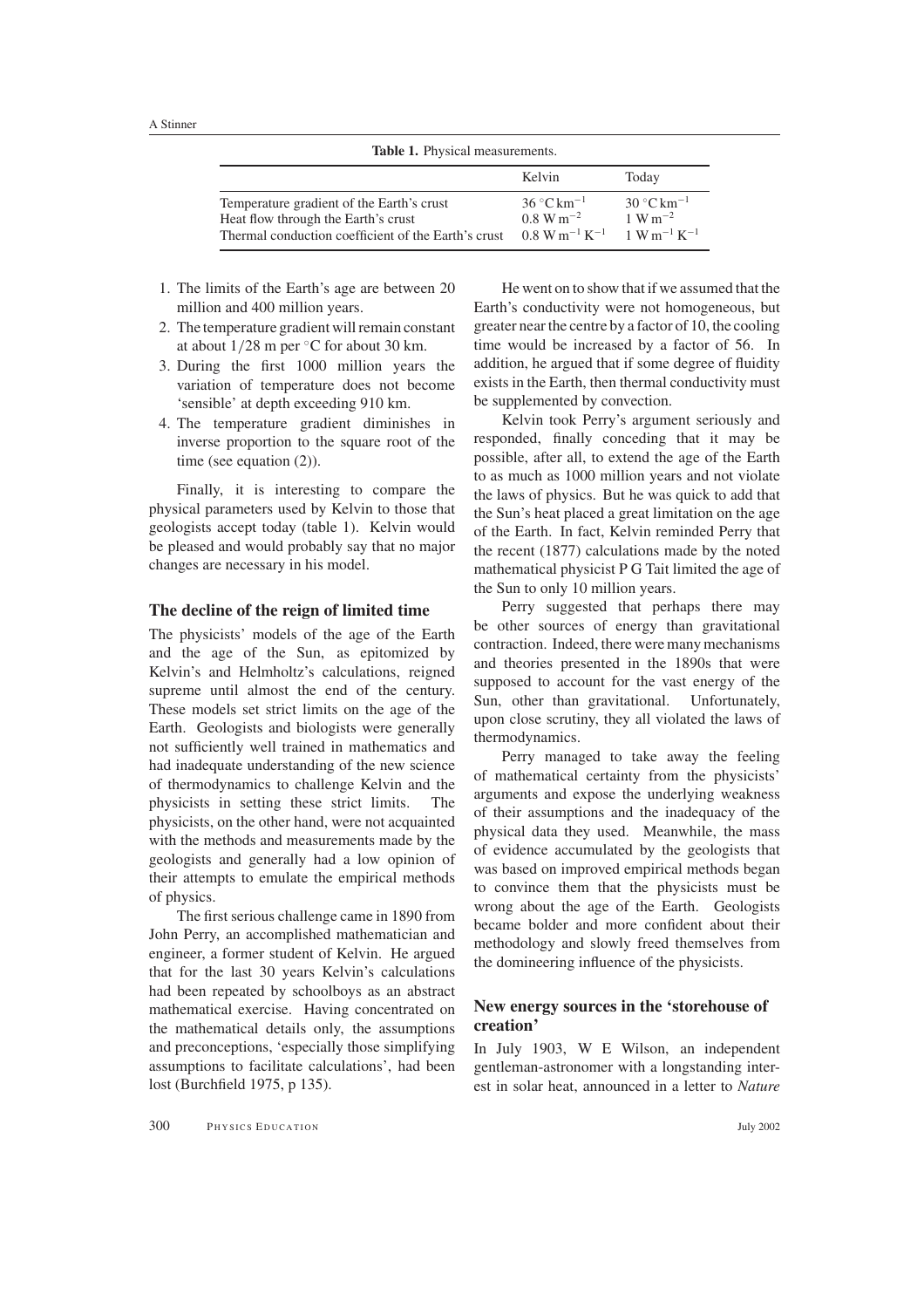that a clue had been found to explain the source of power of the Sun and the stars. The Curies had discovered that one gram of radium could supply 100 calories per hour, indefinitely and without itself cooling down to the ambient temperature. Wilson then computed that the amount of radium which would suffice to supply the Sun's entire output of energy. He found that a mere 3.6 grams per cubic metre would be sufficient.

Wilson's letter went unnoticed at first, but a few months later a note appeared in *Nature* that contained a similar speculation. This time, however, the author was George Darwin, the great biologist's son, who tried to support his father's idea of very long time periods. He was also a noted theoretical astronomer, and therefore his paper attracted immediate attention. Darwin discussed the implications of radioactivity for the Sun's heat. He reminded the readers that 50 years earlier Kelvin, in defending his upper limit of 400 million years for the age of the Earth, said in his 1862 paper: '*unless sources now unknown to us are prepared in the great storehouse of creation*' (Smith and Wise 1989, p 549). Darwin went on to explain: 'We have recently learned the existence of another source of energy such that the amount of energy available is so great as to render it impossible to say how long the Sun's heat has already existed, or how long it will last in the future' (Smith and Wise 1989, p 601).

Darwin concluded by reminding the reader that Kelvin's *concentrated Sun* model, essentially an extension of Helmholtz's constant density model, allowed an upper limit of 60 million years for the age of the Sun. Using Rutherford's measurements that a gram of radium could emit as much as  $10<sup>9</sup>$  calories of heat, he estimated that, if the Sun were made of such radioactive material, it could emit 'nearly 40 times as much as the gravitational lost energy of the homogeneous Sun, and eight times as much as his concentrated Sun' (Smith and Wise 1989, p 599).

A simple calculation shows that actually about 2.2  $\rm{g\,m^{-3}}$  of the Sun's volume of radium could supply the energy output of the Sun. If 1 g of radium has a constant energy output of 100 calories per hour then the output is  $0.116 \text{ J s}^{-1}$ . Dividing the Sun's output (as known at that time) of  $3.6 \times 10^{26}$  J s<sup>-1</sup> by 0.116 we obtain 2.2 g m<sup>-3</sup>.

Finally, we will calculate the age of the Sun, based on Rutherford's estimate that 1 g of radium has an energy content of about  $1 \times 10^9$  calories, or  $4.2 \times 10^{12}$  J. The mass requirement of the Sun is  $3.6 \times 10^{26} / 4.2 \times 10^{12} = 8.57 \times 10^{13} \text{ kg s}^{-1}$ . Dividing this quantity into the mass of the Sun we get about 740 million years, or, as Darwin claimed, '40 times as much as the gravitational lost energy of the homogeneous Sun'.

Darwin was pleased with the dramatic result that came from a simple 'back-of-an-envelope' calculation.

The embarrassing problem of having the age of the Sun smaller than the age of the Earth was thus solved. But only in the minds of the younger physicists and geologists. Kelvin was approached in 1906 by one of his former students, James Orr, who asked the following question: 'Do you agree, that if the Sun or Earth contains even a small amount of radioactive matter, all physical calculations of age and heat are overturned, and the old ratios of the geologists are restored?' (Smith and Wise 1989, p 610).

Kelvin seemed unmoved and did not concede. He remained committed to the primacy of the gravitational theory. There is, however, anecdotal evidence that privately Kelvin did concede. According to a conversation he had with J J Thomson in 1904, Kelvin apparently was willing to admit that 'radioactivity made some of the assumptions untenable' (Burchfield 1975, p 165). But no retraction was ever published.

## **Beyond radioactive energy**

The discovery of radioactivity had two dramatic effects on the debate about the age of the Earth. First, it quickly became clear that since radioactive sources were found everywhere, including deep in the crust of the Earth, the heat budget of the Earth could not be reliably estimated. Secondly, by about 1910 the new methods of radioactive dating held the promise of finding a reliable way to determine the age of the Earth.

The source of the energy of the Sun, however, remained a mystery. By 1905 most physicists believed that radioactive energy must be somehow responsible for the awesome energy output of the Sun. Helium was known to be the byproduct of radioactivity and helium was found in the Sun. But there were objections: 'Why was Becquerel radiation (beta and gamma rays) absent from the solar spectrum?' And: 'Should they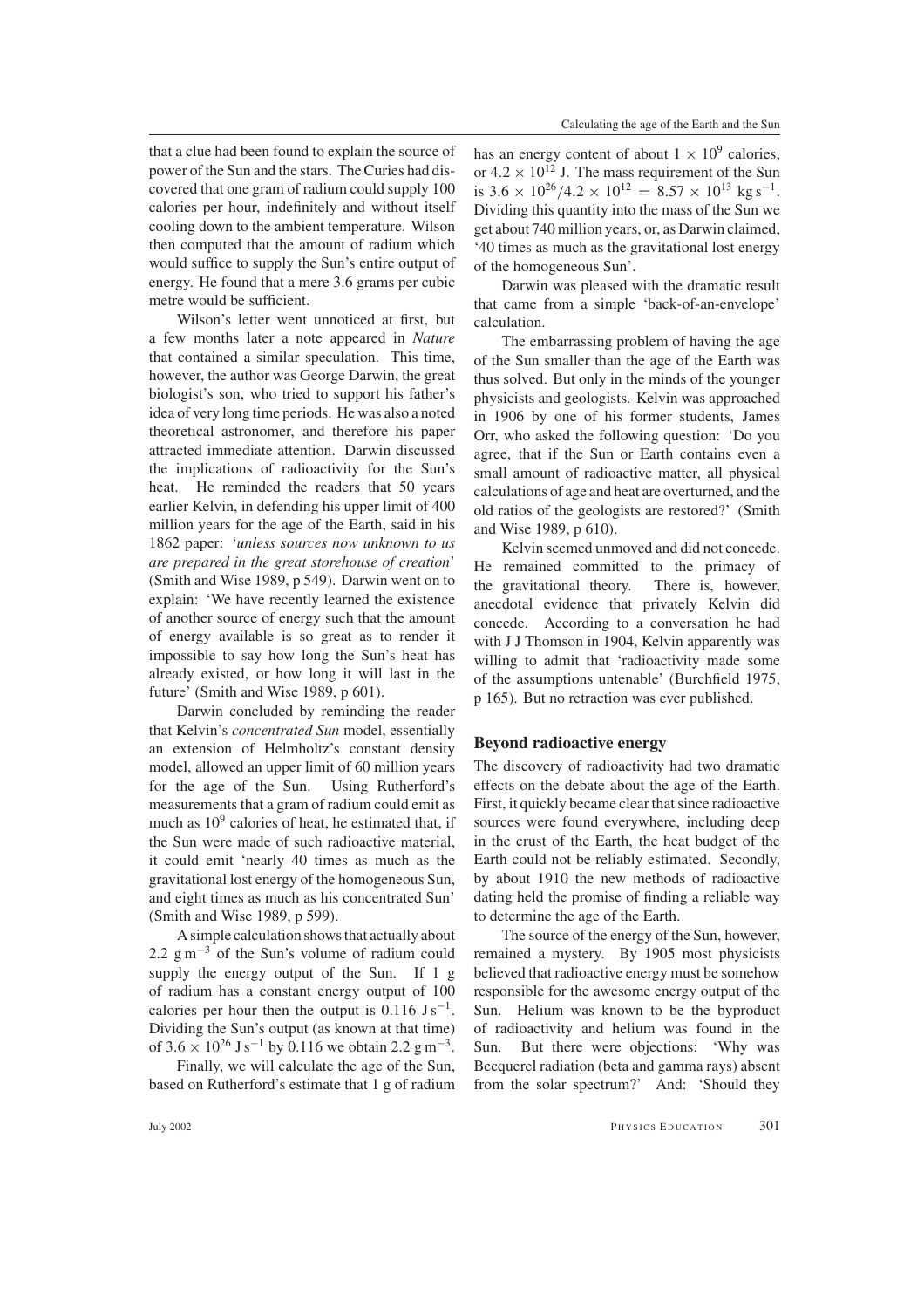## A Stinner

not be emanating from the Sun?' 'Why did they not appear in the solar spectrum?' The physicist Robert Strutt, son of Kelvin's close friend Lord Rayleigh, showed that any beta or gamma radiation would be filtered out by the Sun. He also pointed out that the presence of helium in the Sun did give convincing evidence that the Sun was powered by radioactive energy.

The arguments for and against the Sun being powered by radioactive energy continued but by the 1920s the problem of the Sun's energy was overshadowed by the problem of finding reliable methods for dating the Earth and accounting for the heat energy observed coming from the Earth.

# **Block A.**

## *A1. Newton's thought experiment*

Newton must have made a quick mental calculation: if it takes about 1 hour for the 1 inch (2.54 cm) globe to cool to about room temperature from red hot, it would take a globe of the size of the Earth about 50 000 years to cool, because

$$
T \sim \frac{12.8 \times 10^6}{2.54 \times 10^{-2}}
$$
 hours

which is a little more than 50 000 years. (The diameter of the Earth is approximately 12 800 km.)

#### *A2. To find the cooling time for a hot sphere*

Stefan's law of radiation states that the rate at which an object radiates heat per unit area is proportional to the fourth power of the absolute temperature:

$$
H \propto T^4 \quad \text{or } H = e\sigma T^4.
$$

We now define *Q* as the total rate of heat energy leaving the body per unit time:

$$
dQ/dt = e\sigma A T^4
$$

where *e* is the emissivity of the object (between 0 and 1),  $\sigma$  is a universal constant equal to  $5.7 \times 10^{-8}$  $W m^{-2} K^{-4}$ , *A* is the surface area and *T* is the absolute temperature.

In order to find the approximate time for cooling we will assume that the ambient temperature  $T_f$  is 0 K. This will be almost true in space but not in a room. First we combine Stefan's law and the Joule energy content:  $dQ = mc dT$  where  $c$  is the specific heat capacity and  $m$  the mass of the radiating object. Combining these equations and rearranging leads to

$$
T^{-4} dT = (Ae\sigma/mc) dt.
$$

Integrating both sides we obtain

$$
\int_{T_{\rm i}}^{T_{\rm f}} T^{-4} \, \mathrm{d}T = (Ae\sigma/mc) \int_0^t \mathrm{d}t
$$

where the temperature changes from  $T_i$  to  $T_f$ . We have

$$
\frac{1}{3}(1/T_{\rm f}^3 - 1/T_{\rm i}^3) = (Ae\sigma/mc)t
$$

or

$$
t = (1/T_{\rm f}^3 - 1/T_{\rm i}^3)mc/3e\sigma A.
$$

We are assuming that the conduction of heat through the metallic sphere is very rapid.

Applying this formula to the small sphere, we find that the cooling time is about 47 minutes. The sphere was assumed to have a diameter of  $2.54 \times 10^{-2}$  m and a density of  $8.0 \times 10^{3}$  kg m<sup>-3</sup>.

To find the time of cooling of a globe of the size of the Earth that is made entirely of iron, we again assume that, as the globe cools, at any time the temperature of the large sphere is the same everywhere. The mass of the iron globe is  $M =$  $8.7 \times 10^{24}$  kg, the surface area is  $A = 5.14 \times 10^{14}$ m<sup>2</sup>. Substituting into our formula we get about 45 000 years.

## **Block B.**

#### *B1. The life expectancy of the Sun made of coal*

It was known that coal contained about  $3.0 \times 10^7$ J kg−<sup>1</sup> of potential energy of combustion. The energy output of the Sun was thought to be about  $3.6 \times 10^{26}$  J s<sup>-1</sup> for the whole surface. The mass of the Sun was known to be about  $2.0 \times 10^{30}$  kg. Therefore, the maximum life expectancy of the Sun would be

$$
\frac{2.0 \times 10^{30} \times 3.0 \times 10^7}{3.6 \times 10^{26}}
$$
 s = about 5000 years.

# *B2. To determine the the gravitational potential energy of the Sun of constant density*

Assume that the Sun grows by accretion of mass that falls in from far away, or infinity (figure 1). The density of the Sun is constant and at a distance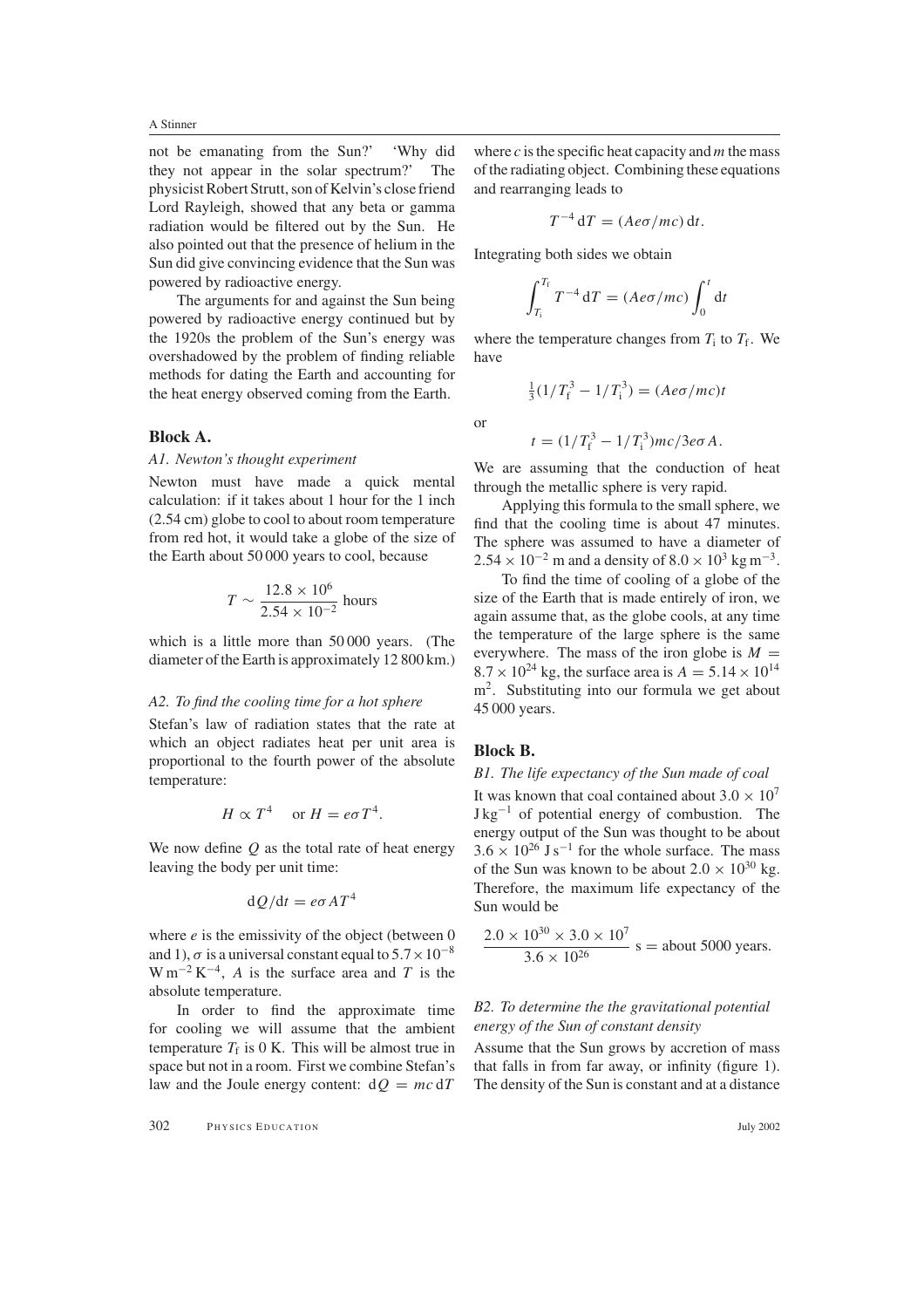

**Figure 1.** Helmholtz's gravitational contraction model: to find the age of the Sun.

*x* the Sun accumulates a mass d*m*. The amount of work done by the mass d*m* falling from infinity is

$$
dW = \frac{GM_x dm}{x}.
$$

Therefore, making use of  $M_x = \frac{4}{3}\pi \rho x^3$  and  $dm = 4\pi x^2 \rho dx$  leads to

$$
dW = \frac{16}{3}\pi^2 G\rho^2 x^4 dx.
$$

Integrating  $(x \text{ changing from } 0 \text{ to } R)$  we get

$$
W = \frac{16}{3}\pi^2 G\rho^2 \frac{R^5}{5}.
$$

Using  $\rho = 1.4 \times 10^3 \text{ kg m}^{-3}$  and  $R = 7 \times 10^8 \text{ m}$ gives

$$
W = 2.3 \times 10^{41} \text{ J}.
$$

We can easily show that this is equivalent to the expression Helmholtz arrived at, by substituting the following:

$$
\rho = M/V = M/\frac{4}{3}\pi R^3 \quad \text{and} \quad g = Gm/r^2
$$

$$
W = \frac{16}{3}\pi^2 G\rho^2 \frac{r^5}{5} = \frac{16}{3}\pi^2 G \left(\frac{M}{\frac{4}{3}\pi R^3}\right)^2 \frac{r^5}{5}
$$

or, as Helmholtz wrote it,

$$
V = \frac{3r^2M^2g}{5Rm}.
$$

This result is best expressed in the compact form

$$
V = \frac{3GM^2}{5R}.
$$

#### *B3. To estimate the age of the Sun*

Since we know the energy output of the Sun *S*, we can estimate the age simply by dividing the gravitational potential energy by this energy output:

$$
t = W/S = \frac{2.3 \times 10^{41}}{3.6 \times 10^{26}}
$$
 s  $\simeq$  21 million years.

#### *B4. To find the temperature of the Sun*

Following Helmholtz, we simply use the equation of Joule and relate it to the gravitational potential energy:

$$
H = Mc\Delta T \qquad \text{and} \qquad W = AH.
$$

Therefore

$$
Amc\Delta T = \frac{3r^2 Mg}{5Rm}.
$$

Solving for  $T(\Delta T)$  we have

$$
T = \frac{3r^2M}{5ARMc}g.
$$

This is the same result as Helmholtz's.

*B5. To estimate the pressure at the centre of Sun* Only a very simple calculation is needed to estimate the pressure. One calculates the force produced by a 1  $m^2$  column of the Sun's gas, having a height of  $7 \times 10^8$  m, an average density of  $1.4 \times 10^3$  kg m<sup>-3</sup>, and the average gravity being that of the middle, or  $270/2$  m s<sup>-2</sup>, or  $135$  m s<sup>-2</sup>.

$$
F \text{ (on 1 m}^2 \text{ area)} = mg
$$
  
= 7 × 10<sup>8</sup> × 1.4 × 10<sup>3</sup> × 135  
= 1.3 × 10<sup>14</sup> N m<sup>-2</sup>.

# *B6. To determine the gravitational shrinkage of the Sun*

A simple model would be the following. Assume that the Sun has a constant density of about  $1.4 \times 10^3$  kg m<sup>-3</sup>. The gravity then will decrease linearly as we descend toward the centre of the Sun (see figure 2). Clearly, the whole mass of the Sun must be imagined to shrink. Assume that the top sinks by 1 metre. Then halfway down the shrinkage will be 0.5 m and in the centre zero. For our simple model then the work done for a 1 m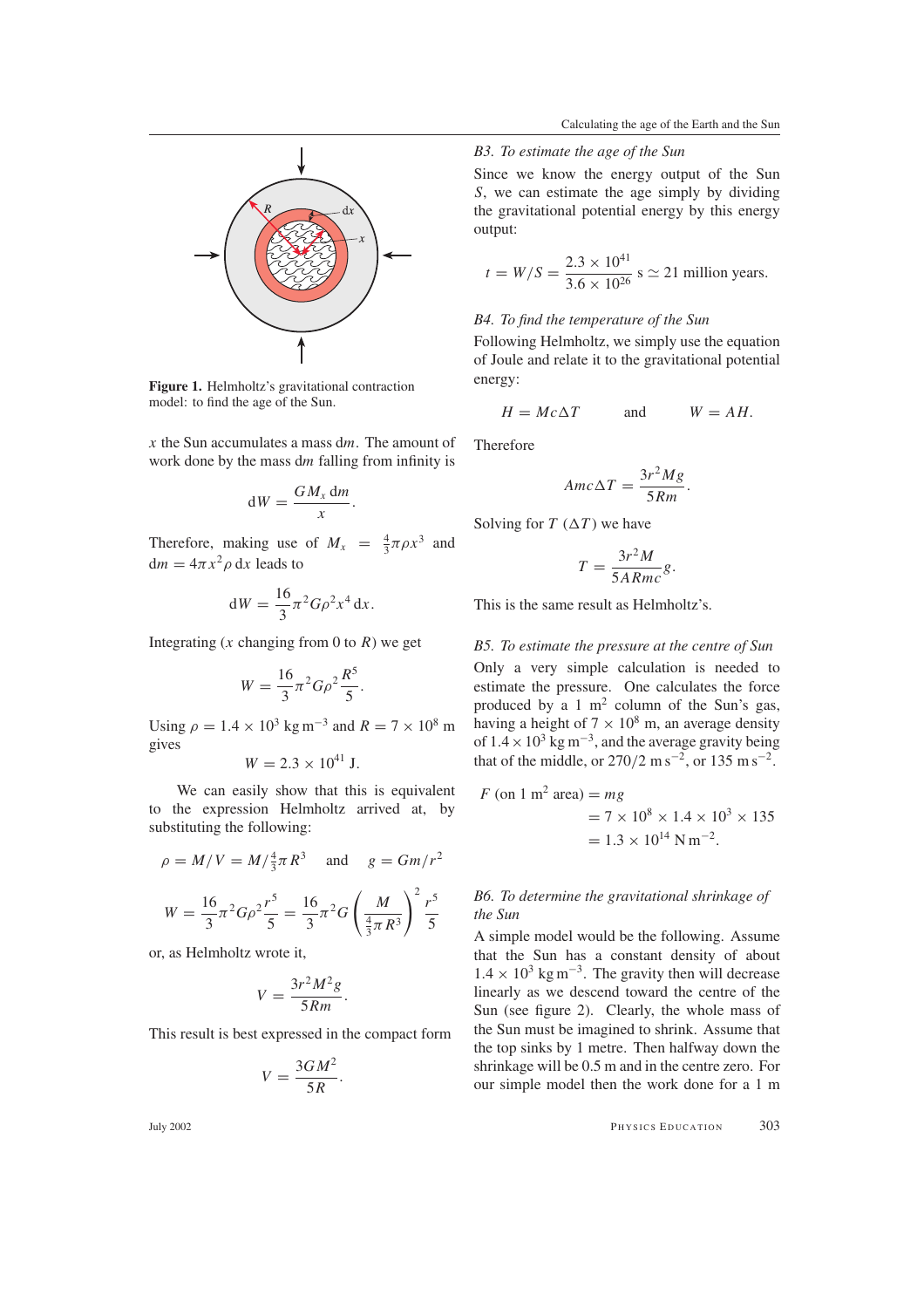

**Figure 2.** Helmholtz's gravitational contraction model: the energy of the Sun is produced by the shrinkage rate of the Sun.

shrinkage on top is equivalent to the work done by the whole mass of the Sun being concentrated at the midpoint where the gravity is half that on the surface and the shrinkage is 0.5 m. Since the gravity  $g_s$  on the surface is 270 m s<sup>-2</sup> we have

$$
W = M_s \times (g_s/2) \times 0.5
$$
  
= 2 × 10<sup>30</sup> × (270/2) × 0.5 = 1.35 × 10<sup>32</sup> J.

Therefore, the time taken to fall through 1 m is  $1.35 \times 10^{32}/3.6 \times 10^{26} = 1.2 \times 10^{-2}$  years. This means that according to our simple model the Sun will contract about 84 m per year, or about  $8.4 \times 10^4$  m per 1000 years. Could this magnitude of shrinkage be observed? This is only about 1*/*1000 of the radius of the Sun and could therefore not be observed. Helmholtz calculated the Sun's contraction rate to be 76 m per year, which is very close to our result.

# **Block C.**

#### *C1. Kelvin's meteoric theory*

Kelvin calculated the effect of the additional mass of the Sun from meteoric impacts on the period of rotation of the Earth and found that it would be about 1*/*8 of a year in a 2000 year period. His calculations are quite sophisticated but we can check this value with a relatively simple calculation using Kepler's third law and Newtonian mechanics:

$$
P^2 = (4\pi^2/GM)R^3.
$$

We will simply compare the period of the Earth around the Sun 6000 years ago with the period today, keeping everything constant except the change in the mass of the Sun. We will take 365.000 0 days as the year 6000 years ago. The mass of the Sun changes from 1.0000 to 1.0002 units in that time. Therefore,

$$
P_1/P_2 = (M_2/M_1)^{1/2}
$$

 $P_2 = P_1 \times 1.0001 = 365.0365$  days.

Let us say that the average change is half of that, or 0.01825 days per year. The total change in that time then is  $6000 \times 0.01825$ , or 110 days. For 2000 years then the change is 37 days, or 0.10 years. This is very close to Kelvin's value of 0.125 years.

## *C2. Kelvin's calculations to determine the age of the Earth*

Kelvin used the well known equation of heat conduction:

$$
\frac{\partial v}{\partial t} = k \frac{\partial^2 v}{\partial x^2}.
$$
 (C.1)

Using Fourier integrals he showed that:

$$
v = \frac{2V}{\pi^{1/2}} \int_0^{x/2\sqrt{kt}} dz e^{-z^2}
$$
 (C.2)

where  $z$  is a dummy variable. By differentiating the above equation he obtained the temperature gradient:

$$
\frac{dv}{dx} = \frac{V}{(\pi kt)^{1/2}} e^{-x^2/4kt}
$$
 (C.3)

where  $k$  is the conductivity of the solid,  $V$  is the initial temperature (3700  $°C$ ), *x* is the distance from the surface of the Earth, *v* is the temperature of the point *x* at time *t*, and  $dv/dx$  is the rate of variation of temperature per unit length, as we descend into the Earth.

Kelvin then plotted a graph that showed the thermal gradient and the temperature change as a function of the distance below the Earth's surface (see figure 3).

## *C3. A more detailed discussion of Kelvin's mathematics*

The following problem can be found in standard advanced books on mathematical physics, and approximates Kelvin's model for the calculation of temperature in his article of 1862.

• A semi-infinite thin bar  $(x \ge 0)$  whose surface is insulated has an initial temperature equal to  $f(x)$ . A temperature of zero is suddenly applied (at  $t = 0$ ) to the end  $x = 0$  and is maintained. Find the temperature distribution as a function of *t* and *x*.